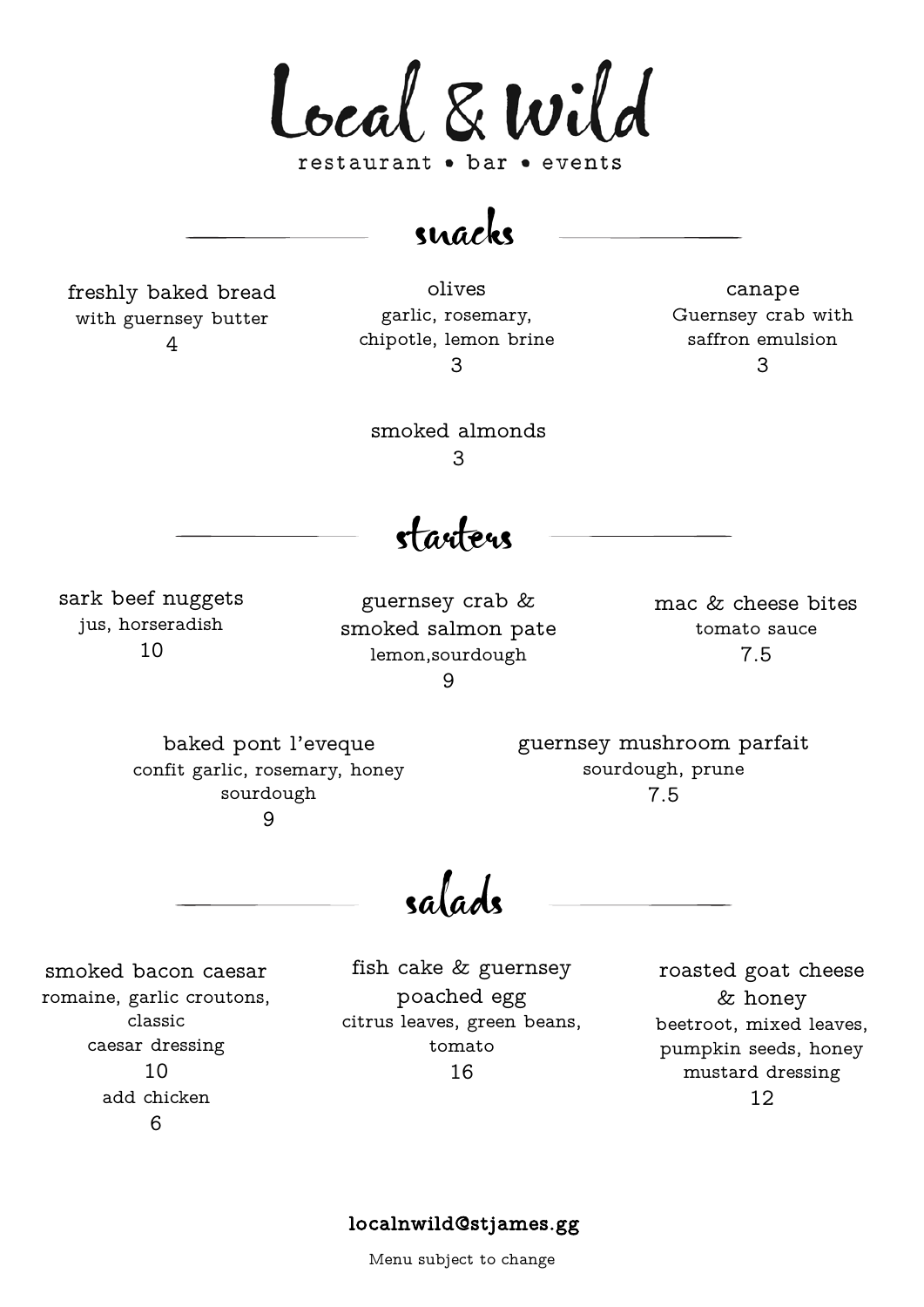Local & Wild restaurant • bar • events

mains

dry aged rump fries, leaves choice of chimichurri or peppercorn 18

guernsey beef & stilton pie mash, peas, gravy 16

crispy chicken burger confit garlic mayo, romaine, fries 12

guernsey beef burger 6oz hand pressed local beef, onion, tomato, romaine, served with fries 12.50 Add

chicken parmigiana leaves, tomato, parma ham, mozzarella, fries 14

bacon  $-1$  cheese  $-1$ extra patty  $-2.50$ 

vegan 'meat'balls & gnocchi tomato sauce, vegan cheese 14

guernsey mushroom & truffle lasagne garlic bread, leaves 12

## localnwild@stjames.gg

Menu subject to change.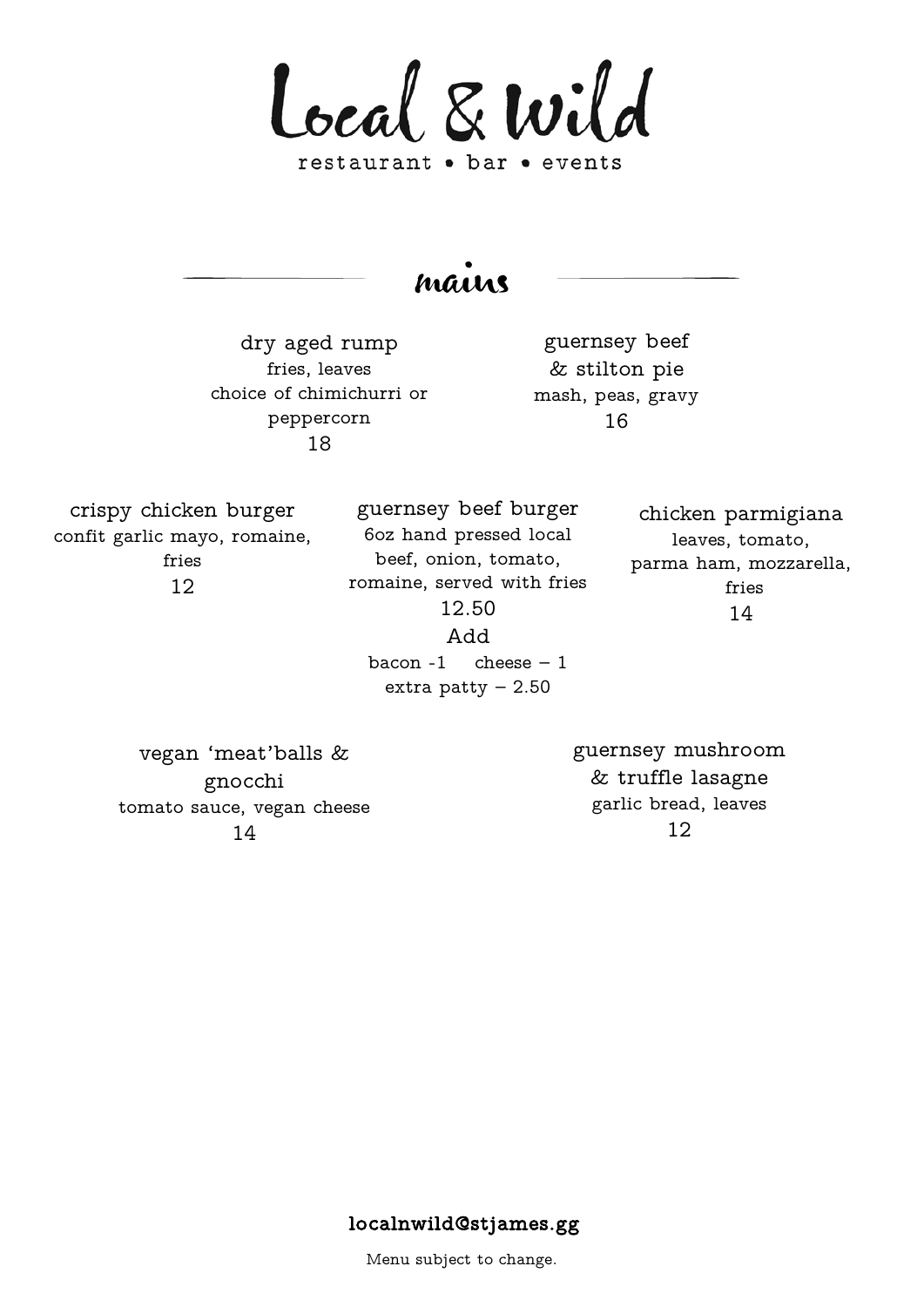

wines glass/bottle

bubbles

nua prosecco 5/25

## white

house white (chenin blanc) 5/20 chateau du cleray, muscadet 2020 6.5/25 babich, sauvignon blanc 2020 8/30 pascal bouchard, petit chablis 2020 9/35

ubse

petit papillon, grenache rose 5/20

# red

house red (merlot/blend) 5/20 terra d'alter, alfrocheiro 2020 6.5/25 casa silva, carmenere 2019 8/30 marques de murrieta reserva rioja 2016 9/35 familia torres, purgatory 2017 9/35

## localnwild@stjames.gg

Menu might be subject to change, depending on supply.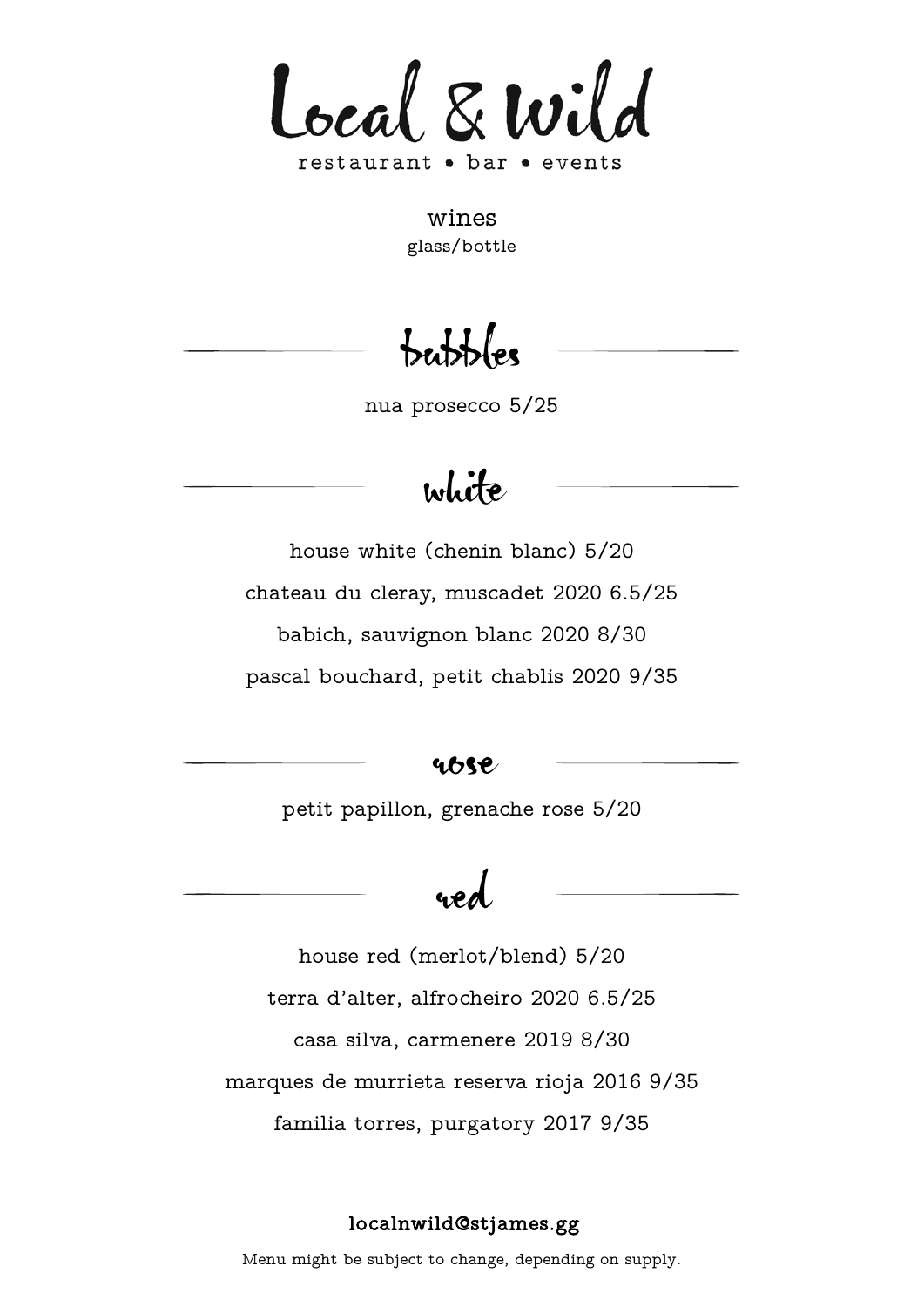Local & Wild

restaurant • bar • events

Welcome to Local & Wild where we aim to bring you a taste of Guernsey in every bite. Unfortunately, we haven't found any Guernsey wines yet. However, we've been testing lots of other wines…

Why not add our favorites as wine pairings to your meal?

appetisers

white onion & vanilla soup

*gruyère crouton*  bogle, chardonnay 2019

## cured salmon

*grapefruit & cucumber* cave de lugny, crémant de bourgogne brut

#### whipped goats cheese

*beetroot, walnut bread & candied nuts* domaines schlumberger, les princes abbes reisling alsace 2017

## mains

duo of beef

*green beans, gravy & guernsey potato* chateau dauzac, labastide dauzac margaux 2016

smoked haddock & prawn fish cake

*guernsey egg, green beans, parmesan* bogle, chardonnay 2019

#### stilton croquette & poached pear

*walnut basil pesto*  domaines schlumberger, les princes abbes reisling alsace 2017

dessert

lemon tart *passionfruit coulis*

chocolate & hazelnut profiteroles

*guernsey vanilla ice cream*

*2 courses 24 p/person 3 courses 29 p/person Add wine pairings 12 for 2 courses*

localnwild@stjames.gg *Please let us know if you have any dietary requirements.*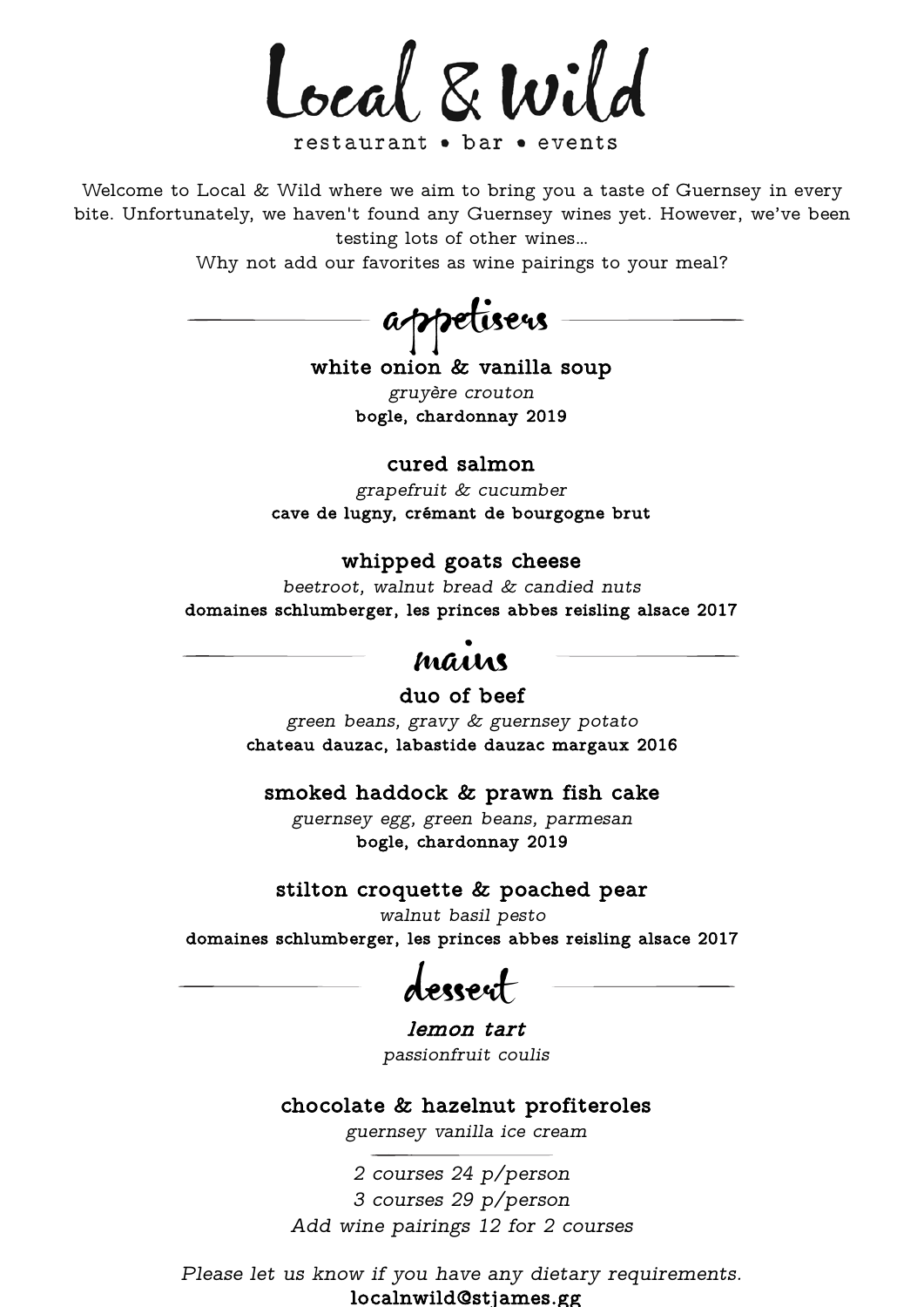

tapas

sark beef nuggets 10 gravy, horseradish

guernsey dairy sirloin 8 served pink & sliced, chimichurri (GF)

sark meatballs 7 sark beef & pork, housemade tomato sauce, parmesan

guernsey lobster & prawn thermidor bites 11 saffron emulsion

> baked camembert 9 confit garlic, toasted sourdough, parmesan

tomato bread 5 garlic, toasted sourdough, parmesan

guernsey mushroom parfait 7.5 sourdough, prune

guernsey roast potatoes 5 housemade tomato sauce (GF)

tomato & basil salad 6 citrus & basil dressing (GF)

olives (GF) 3

smoked almonds (GF) 3

## localnwild@stjames.gg

Menu might be subject to change, depending on supply.